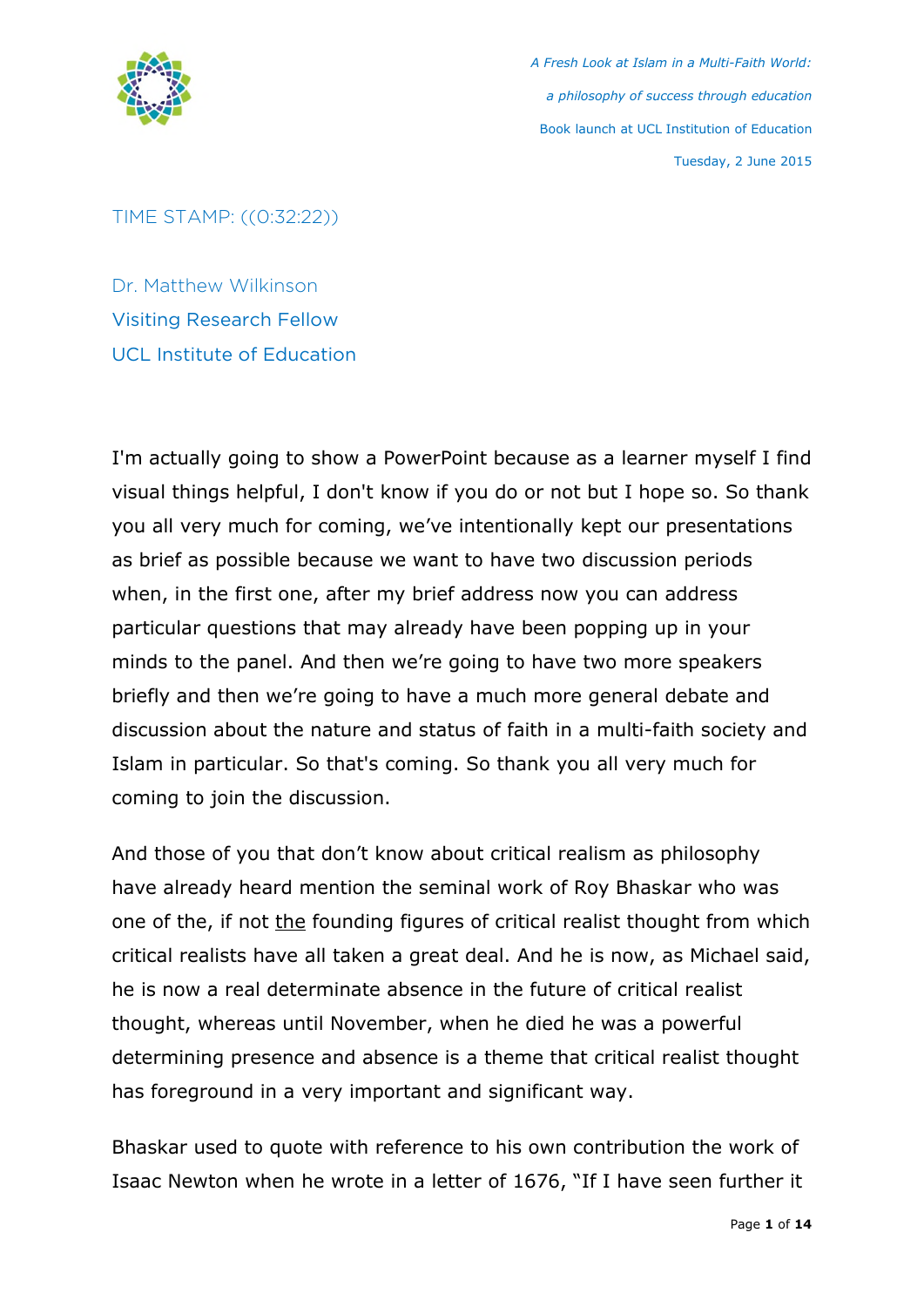

is by standing on the shoulders of giants." And my own work and this book claim to look a little bit further it its own field of the relationship through education of Islam and Muslims to modernity and postmodernity, by standing on the shoulders, not only of Roy himself who was my own mentor and guide in matters intellectual and beyond that, but also indeed on the shoulders of the members of the panel who you have briefly heard talk tonight who have in their own fields and with their own wisdom, applied, adapted, interpreted and expanded critical realist thought so that it now covers an enormous range of fields and endeavours: legal studies – Alan; Paddy in catholic thought; Nissan in developing Jewish theology and thought and so on and so forth. So thank you so much all of you for coming and for your contribution to my work.

So in this session I'm going to be a bit more technical. I'm going to outline the core claims of my book, *A Fresh Look at Islam in a Multi-Faith World: A Philosophy for Success through Education* and then I'm going to give a taster at quite a fundamental level, rather than the meta-real level that Mervyn was referring to of some of the core principles of the philosophy of Islamic critical realism, which is a philosophy which I intend to under labour through humanity's educational provision to help young people establish a firmer and more nuanced sense of themselves and their relationship, both potential and actual, to multi-faith society.

So just a little bit about me so you know where I've come from. I was a history and Islamic studies teacher for a period of 15 years, and I'm very happy to see ((Ibrahim Adessy?)) here, who at one point was one of my students, so that's a wonderful thing to see. I had a background in theology at Trinity College Cambridge. I actually embraced Islam in the early 1990s partly as a result of my theological studies. I later, after my school teaching career, did a PhD in the relationship of national history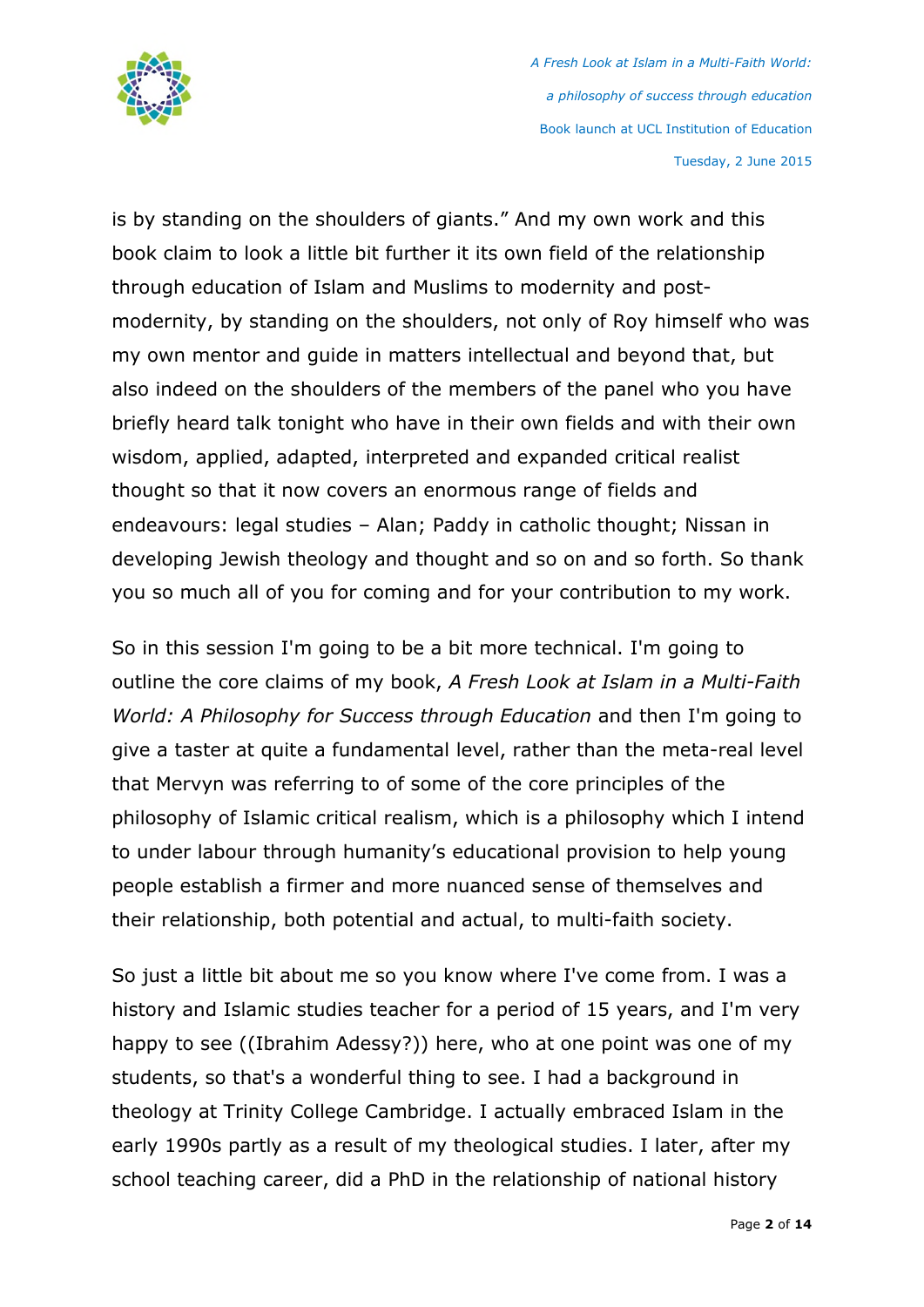

curriculum to the emerging identities and possibilities of Muslim young people in Britain. And then I establish a project called *Curriculum for Cohesion* which looks to build that platform of success for young people through humanities education. I'm acted as an expert witness in Islamic theology. And I'm originator of this work of Islamic critical realism.

So the first part of my book which I'll sketch out for you just so you've got some idea what you can look forward to, I hope! The first section deals with the historical relationship of Islam to modernity and postmodernity which, as Mervyn said, have been geopolitically and conceptually problematic for Islam and the Muslim majority world. Broadly speaking this section outlines the fact that since the 16<sup>th</sup> century the Muslim majority world has attempted to embrace the paraphernalia of modernity, for example, banks and nuclear weapons, whilst internally the gradual breakdown of the balance of power between the class of religious legal scholars – the Ulama – and the ruling classes, internally and externally the pressures of colonialism prevented the majority of the Muslim majority world from responding effectively and authentically to the essence of the technological social and spiritual changes that have characterised the world since the Western Enlightenment.

As a result of this, the section explains, many Muslims today perceive or intuit an unessential mismatch between the practice of their professional lives in non-religious contexts within secularising societies in particular and the articulation of their religious faith. This has been exacerbated, I claim, by the absence of a contemporary philosophy of Islam to perform its traditional function as it did in the period of the Muslim Enlightenment of mediating between religious principles and the actualities of daily life.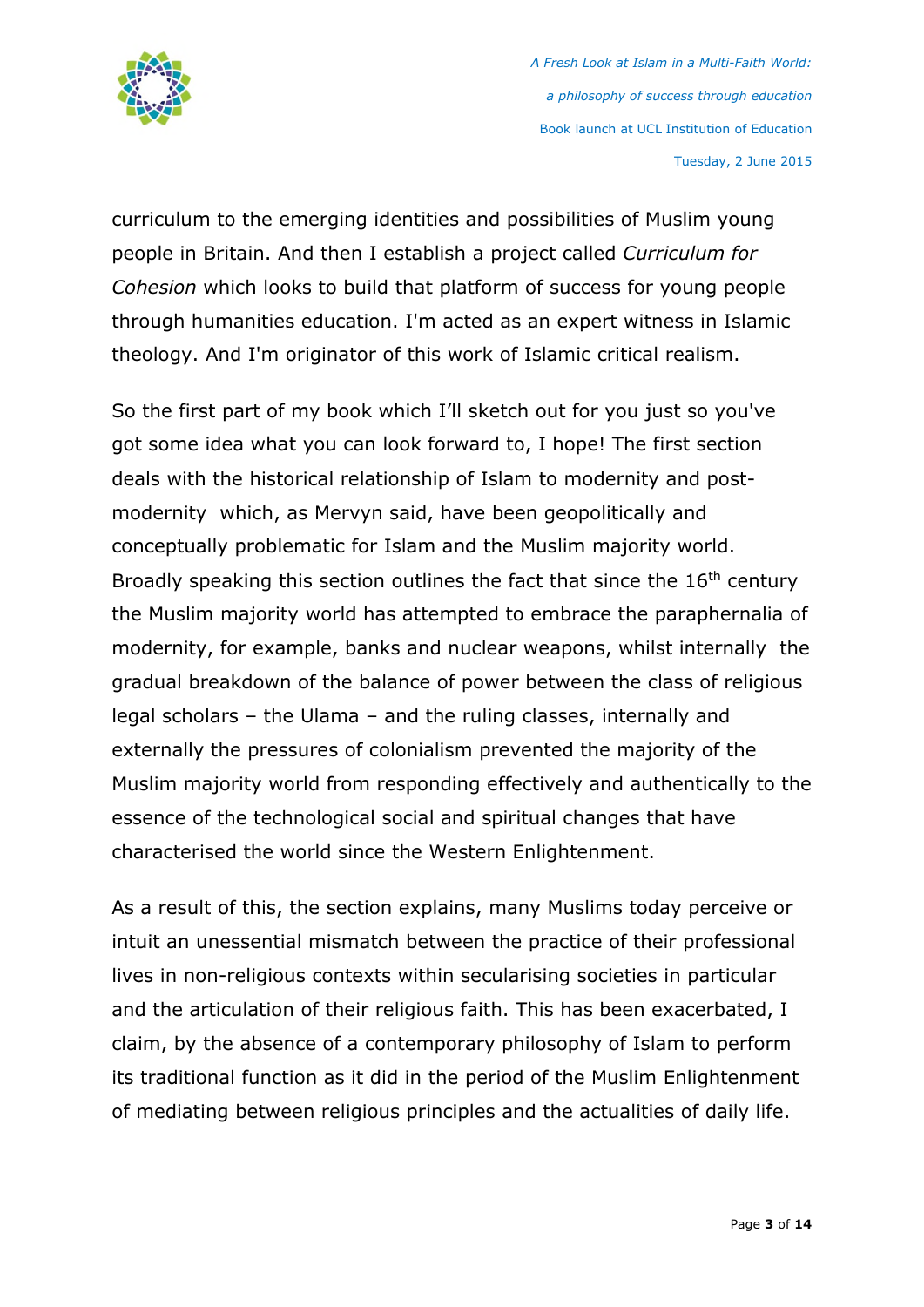

This in turn, this absence, has generated a series of malign and unnecessary dichotomies such as Islam versus the West, global citizenship to the Ulama versus national citizenship that block a mutually healthy relationship between many Muslims and particularly the young Muslims with multi-faith societies and vice versa.

Nevertheless as educators and despite, I think it's fair to claim, the Islamic world being at a spiritual and intellectual low point, as educators we need to remember that Muslim young people can be engaged and reinspired by a tradition of academic excellence that was the patrimony of Islam and Islamic civilisation. So we might note historically in this regard that Islamic civilisation between the period 700 to 1400 made a seminal contribution to the rebirth of learning in what was then known as the Christian west, obviously the Christian renaissance, for example the rediscovery and expansion of Aristotelian natural empiricism by Ibn Rushd, who is known in the west as Averroes, through the scholastics into Europe. Muslim young people need to be reconnected and take confidence from a tradition of intellectual excellence of which one core generative mechanism was creative theological philosophy. In *A Fresh Look at Islam in a Multi-Faith World* I propose that the philosophy of Islamic critical realism can be the basis for this revitalising creative theological philosophy applied for Islamic self and other understanding in a multifaith world and then applied systematically through a humanities education. So the first part of the book sets up this historical context.

The second part of the book outlines the philosophy of Islamic critical realism which is a philosophy of religion which is attempting, and this is important, to underlabour for Islamic self-understanding and practice in multi-faith society. So it is not a reforming project, it doesn't in any way touch, if you like, the consensually agreed apparatus of Islamic doctrine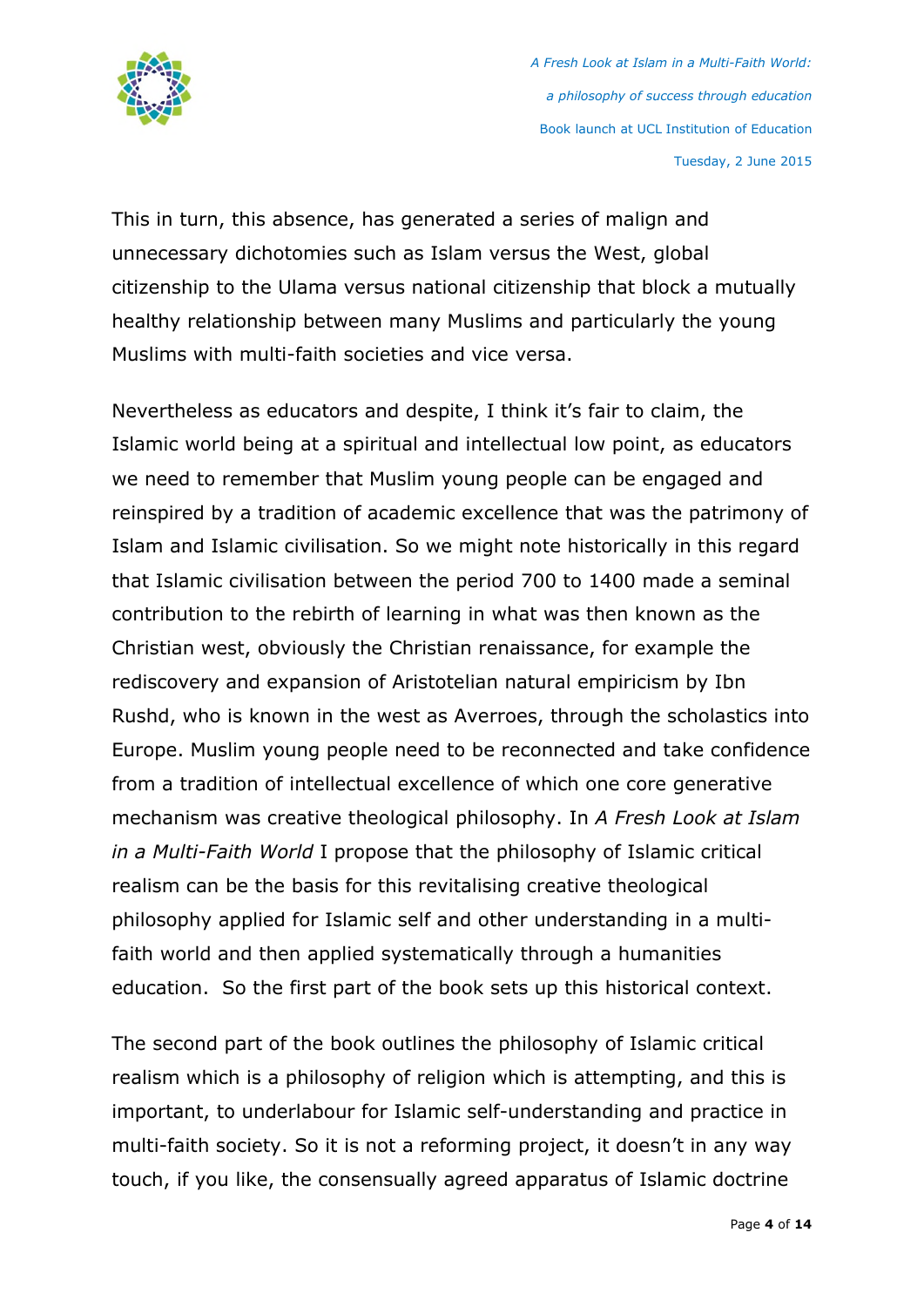

or practice, which has been honed over centuries, but it works underneath to bring that body of connection between the human and the divine alive again in a new way, in new contexts. Islamic critical realism is based on the seminal insights of critical realist thoughts which Alan has outlined for us as applied in particular to Islamic practice and belief. So unlike Alan who made the very fair case that of course critical realists in some senses was a secular spirituality or to bring alive a secular spirituality, I actually apply it to bring alive the properties and tendencies that are already inherent in orthodox Islam.

So there are five foundational principles of Islamic critical realism, the first is this idea of underlabouring, we'll come to it. The second, critically, perhaps the core of it is this idea of philosophical and religious seriousness. The third is the application of the fulcrum of critical realism to Islamic practices. The fourth is adducing a critical realist interpretation of the Qur'an, including Qur'anic meta-reality in which unity trumps duality at a substratum level. And then finally dialectical critical realist interpretation of the life of the Prophet Muhammad which is designed to bring alive the life of Muhammad to show how Muslims could be reconnected to a peaceful but transformative agentic engagement with the world.

So I'll briefly go through these, this is the first. The principle is a word that is actually derived from the English philosopher John Lock, this word underlabouring. So a shared meta-theoretical commitment, underlabouring. The primary purpose one could say of critical realist thought is to underlabour. And this means to bring conceptual and philosophical parity to other intellectual and more practical enterprises. So for example critical realist thinking has turned its hand to the natural and social sciences, environmental activism, disability studies, conflict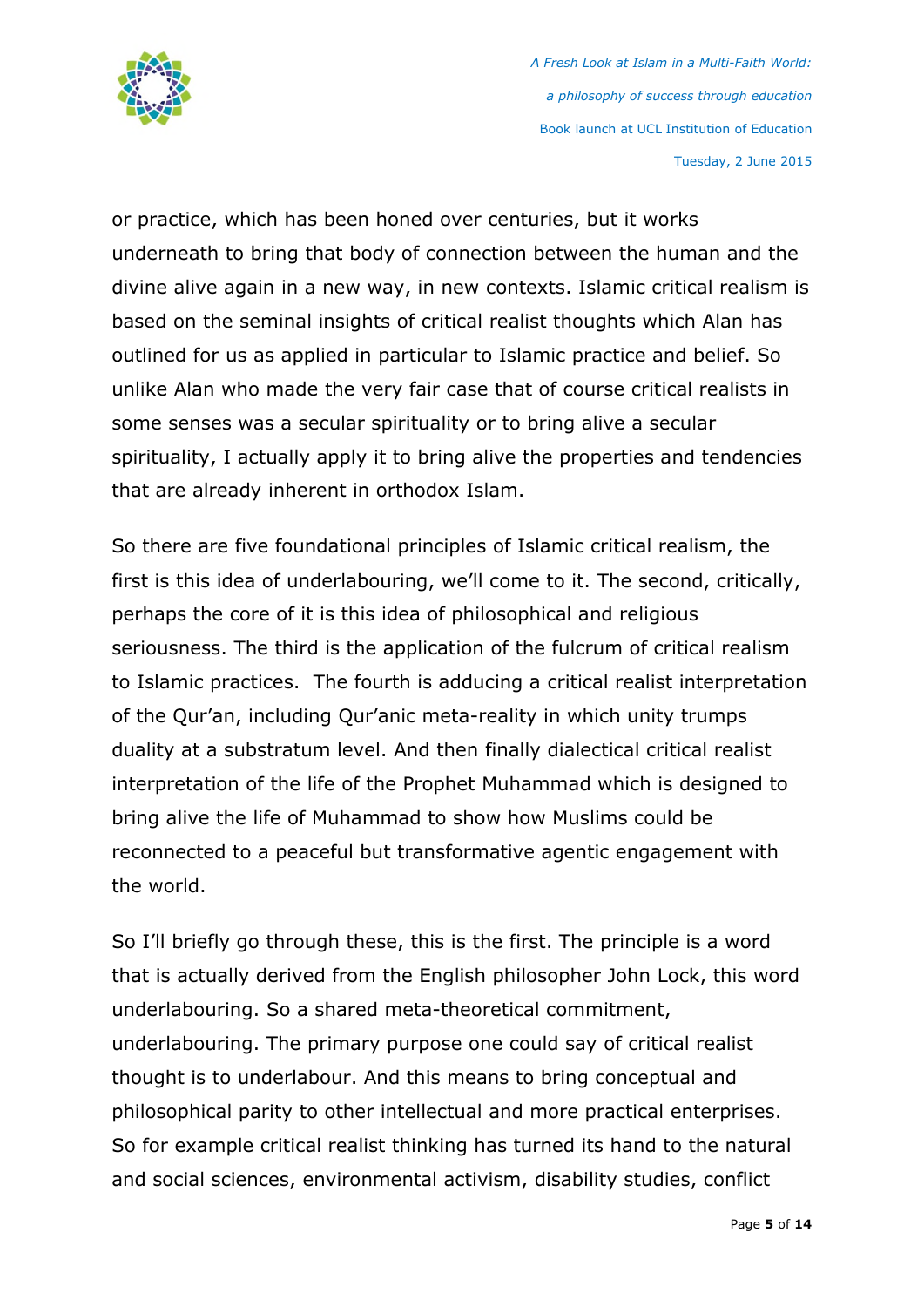

resolution, by clearing away erroneous and redundant philosophical concepts that lie in the path of knowledge.

This philosophical commitment to, in Lock's words, clearing the ground a little and removing some of the rubbish that lies in the way to knowledge, and to a comprehensive conception of practices of human flourishing is precisely shared by Islam and its tradition of philosophy, both Kalam which is more theological and Falsafa which is more philosophical. Within this tradition brought together of Kalam and Falsafa theological philosophy, Islamic critical realism aims to provide an intellectual bridgehead between the post enlightenment intellectual conditions of modernity and the revealed principles of Islam by clearing away unnecessary, un-Islamic dichotomies such as Islam versus the west, natural science versus religion, that set up the intellectual conditions in which demi-reality, that is to say highly causative falsehood, prevails. And this ideal of demi-reality is very important in my book and as Mervyn said it's a way I think that Islamic tradition can contribute to the body of critical realist thinking.

So the second principle is the idea of seriousness. That is to say that Islam and critical realist philosophy are both philosophically serious. That is to say they demand a knowledge practice consistency which is essential to their very nature. So Islam is serious because once you have committed to a doctrinal believe you have committed at the same time to a set of practices, for example, the so-called five pillars of Islam. It is the balanced interpenetration of practice and belief that in Islam is believed to generate the human relationship with God. So the phrase for example in the Qur'an, ((0:44:37?)) those who believe and do right action are connected by a particle ((Wu?)) which indicates and intrinsic partnership between practice and belief and also an extrinsic relationship.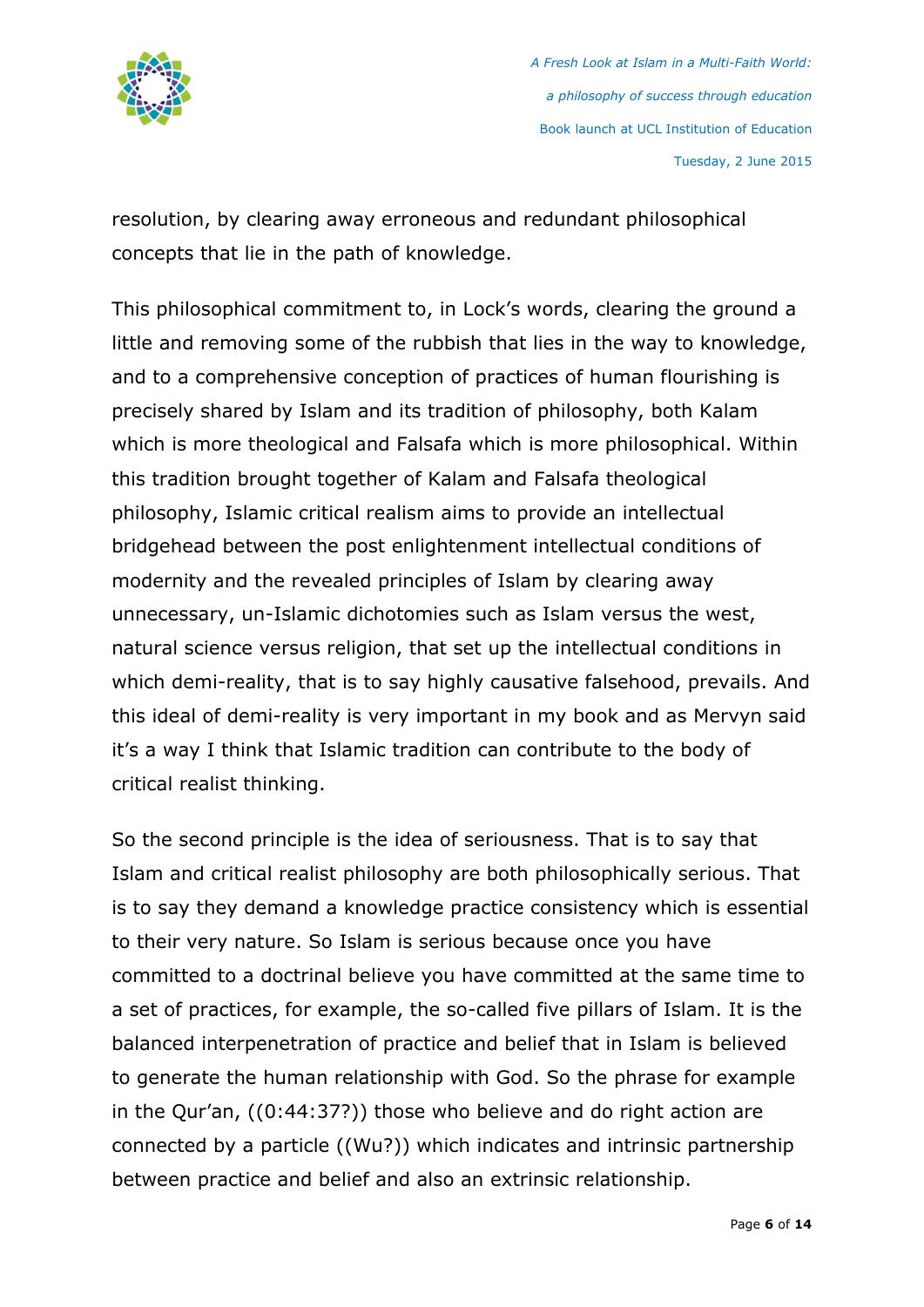

Similarly critical realism from Bhaskar's earliest imminent critique based on the intelligibility of experimental activity, which I won't go into today but it's outlined in the book in full, has demanded philosophical seriousness in knowledge practice consistency roughly speaking Hume's denial of the ontology of causal laws and deep natural structures, led him to a position where he could state, there is no reason why he should not leave a building by the first storey window. But of course if that was a serious position Hume should have done it at least 50% of the time and he never did this. Thus Humian actualism and modernist derivatives of it extrude thoughts from the experience of the world and are therefore philosophically unserious. Likewise extreme Islamist interpretations of Islam do exactly the same, the extrude Islam from the actual conditions of contemporary life and are therefore unserious.

By contrast the marriage of philosophical and religious seriousness is at the beating heart of Islamic critical realism. The reclaiming of philosophical and religious seriousness by young Muslims is a key to the recovery of a contemporary world view that is consistent with Islamic practice and an Islam that is critically consistent, rather than conformatively consistent with the conditions of modernity.

So the third principle is the fulcrum of critical realism namely the interrelationship of the principles of ontological realism, epistemological relativism and judgemental rationalism as applied to the dimension of the spirit and God.

So ontological realism, roughly speaking ontological realism claims that being exists independently of knowing in the natural world and in the social natural world that being exists relatively independently of knowing in that once one comes to know people and humans and structures rather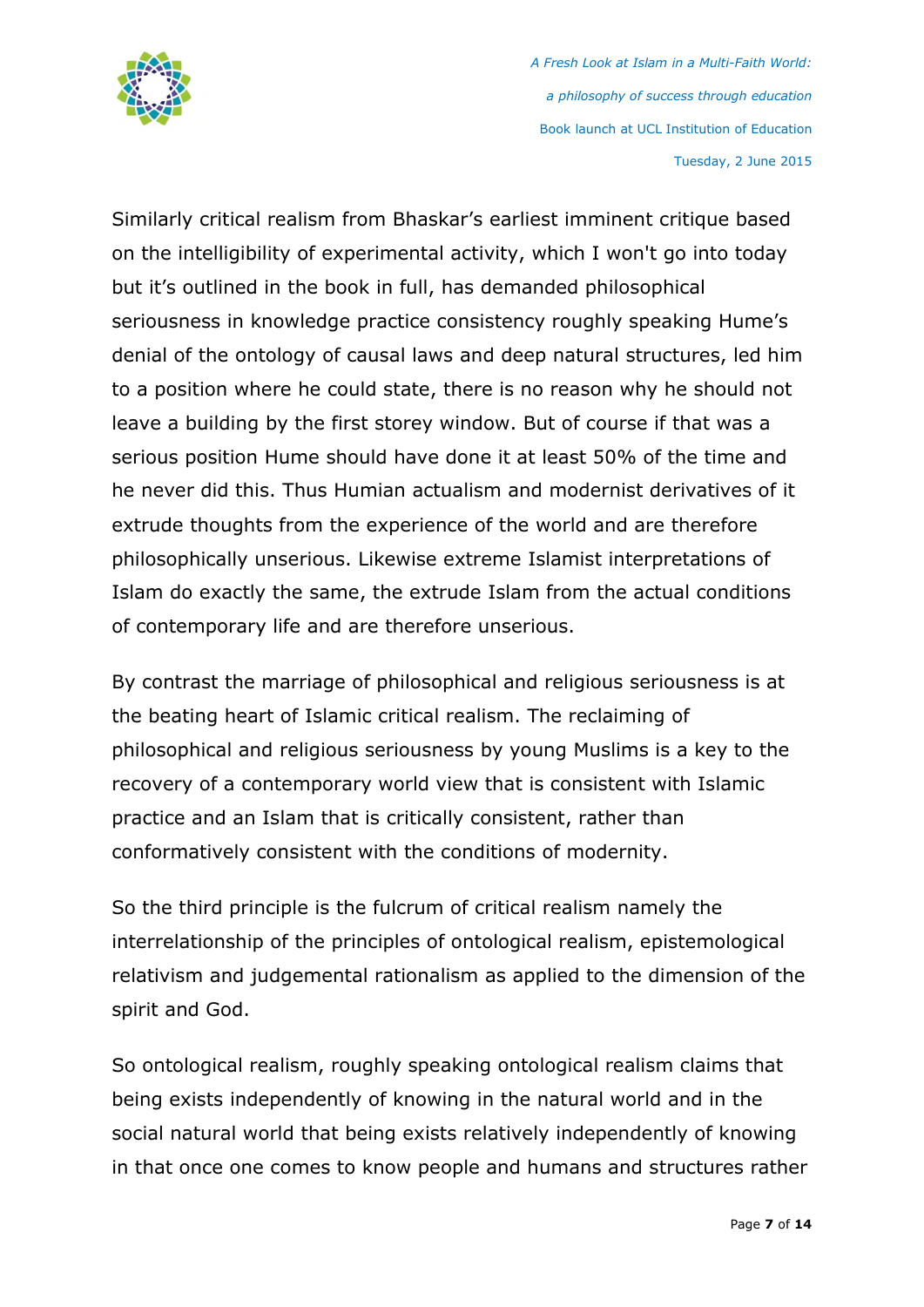

than objects that act of knowing changes things. However in the spiritual dimension we can say by analogy of application that God can be said to exist, or indeed not to exist, independently of our knowledge or belief in Him or indeed in the circumstances Her. By analogy unseen spiritual reality such as the human and divine spirit or the divine will can exist and be allowed to exist philosophically independently of our knowledge or belief in them. Ontological realism philosophically about God does not claim a ((preoria?)) that God exists although of course as a Muslim I believe that He does but the fact and realities of existence are not dependent on our knowledge of Him. Therefore ontological realism about God makes God talk philosophically plausible in the classroom and indeed in many cases necessary.

So ontological realism of its nature necessitates epistemological relativism and in this scheme of Islamic critical realism epistemological relativism pertains to different faith traditions and traditions within traditions and different individual points of view within traditions that all direct their gaze upon the ontological realities of faith. In this understanding all interpretations of the ontology of faith are subject to radical human fallibility and have the potential to be wrong which does not affect the ontological reality of the phenomena to which the traditions pertain. In other words by the principle of epistemological relativism the fact that God has been known differently does not mean that the God that is know is different. The fact that God and his words, if they exist, have been interpreted wrongly does not imply that God does not exist. Critical realists call this conflation of being with knowing importantly which the book explains, the epistemic fallacy.

And finally within this application the connection of ontological realism with epistemological relativism necessitate judgemental rationality. In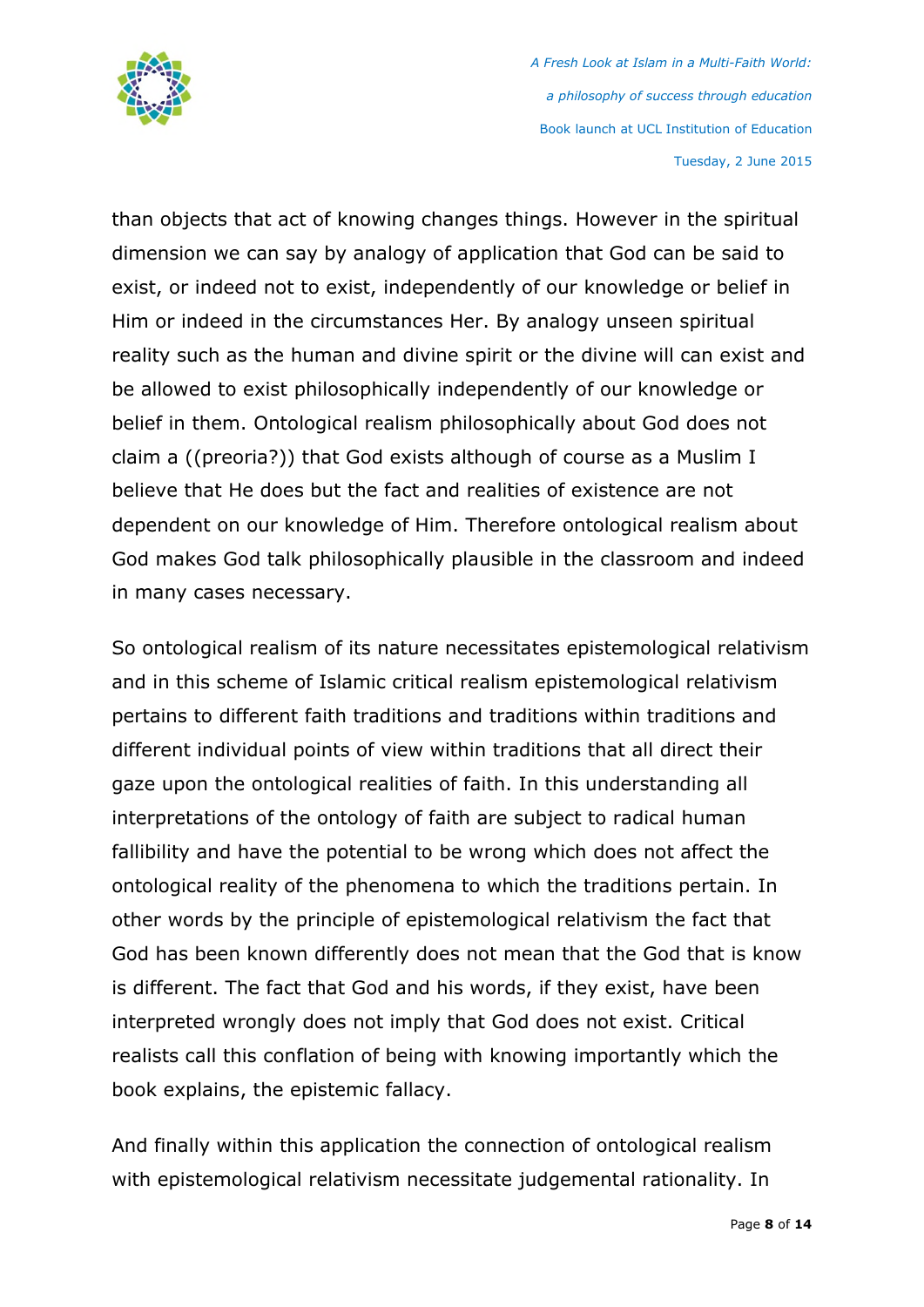

other words there exist, or can be discovered, coherent rational, emotional, experiential grounds for choosing or justifying one mode of spiritual access to these divine realities, as opposed to another. It is therefore possible with this fulcrum of critical realism both to claim that God has accessed and revealed his being through a variety of traditions to choose or commit to one tradition as opposed to another whilst drawing on the insights of other faiths. In the perennialist language we can allow using this framework for the fact that many paths do indeed lead to the higher truth, to the absolute and to God, without thinking or claiming that they are equally effective or truthful routes. And this is obviously important for children from particular faith backgrounds because you don't want to leave them just thinking that all religions are the same both morally, ethically or alethically. It is a framework which I believe can potentially engender ontological confidence in children and depth together with epistemic and interpretive humility in Muslim and other children.

This explanation of the fulcrum of Islamic critical realism gives us the fourth principle and this is that the Qur'an, the revered book that Muslims turn to for guidance, can present a critical realist vision of the universe. For example we can take the Qur'anic verse, in the creation of the heavens and earth and the alternation of night and day are signs for people who have used their intellects, the famous Qur'anic verse, and this verse perfectly describes the relationship which I've just outlined between ontological realism in the creation of the heavens and the earth and the alternation of night to day, epistemological relativism are signs and judgemental rationality for people who use their intellects. Islamic critical realism reclaims the fact that critical rationality is a core an essential quality of serious Qur'anic belief and approach to the Qur'an. Unthinking belief or blind following is not an Islamic state of mind.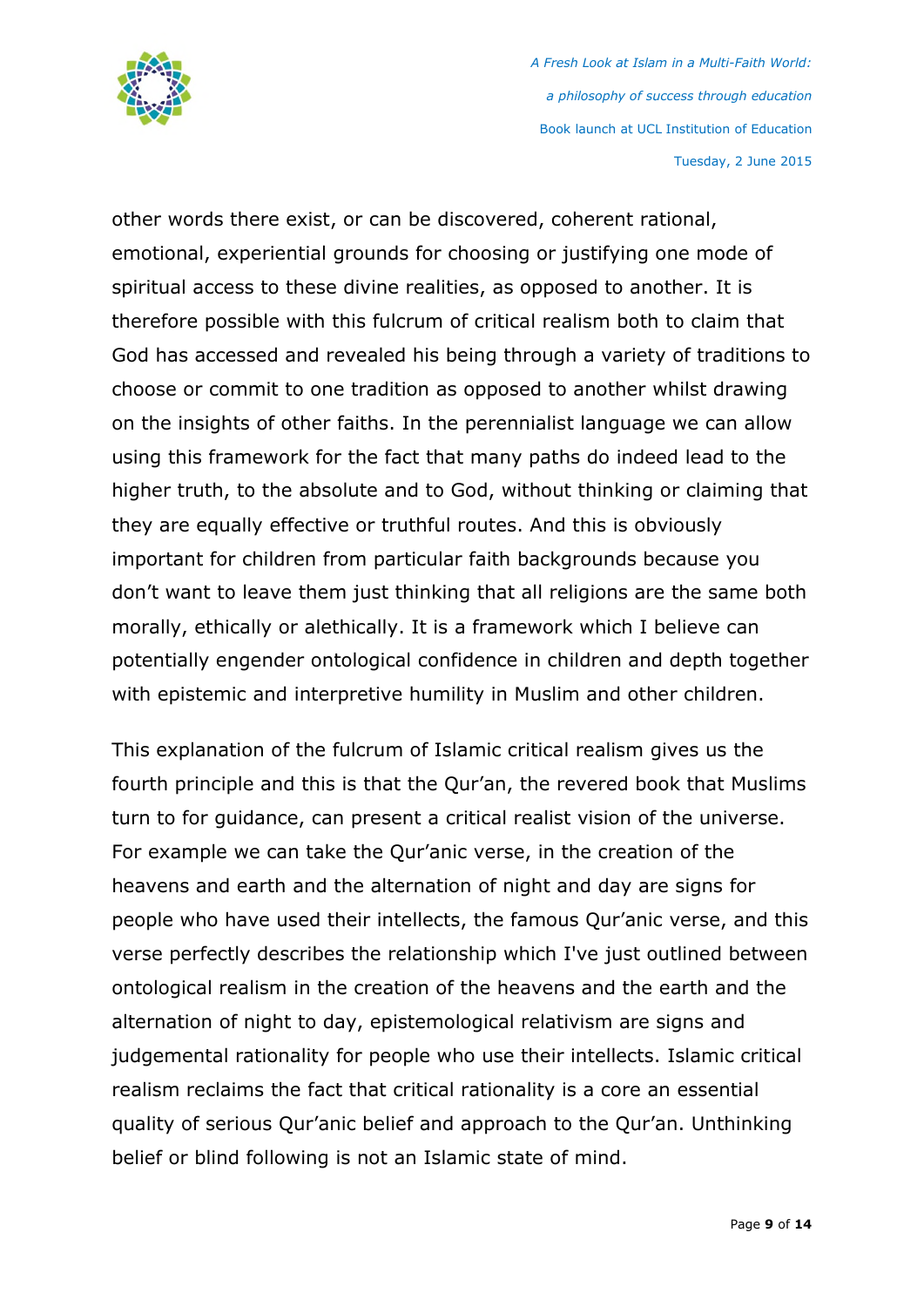

And the final basic principle that's outlined in the second section of the book, in order to revitalise and underlabour for Islamic practice, is the idea that it is credible to make the claim that the Prophet Muhammad's mission in the world was critical realist in that he applied Islamic teaching to transform social structures, for example, tribes, which he recognised were real and existed prior to individual agency and yet that they were open to radical human agentic transformation. Indeed one can describe the prosecution of this transformative mission as a paradigmatic exemplar of the dialectics of critical realism enacted in history.

So very briefly we have the first moment that Alan described earlier, the moment of non-identify of differentiation, of distinction. And in this period of Muhammad's life belief was distinguished from unbelief for example and social welfare was distinguished from social neglect and malpractice. However this led at the second stage to absence so there was an absence, non-identity with tribal beliefs led to an absence of status, a persecution and indeed the absenting of Muhammad of his community from the very society of Mecca.

However this process of absence in itself generated the third stage, the period of totality through emigration when the Prophet Muhammad moved his community to Medina where the entirety of the Islamic paradigm was established including patterns of worship and daily behaviour ibadat and ((Wahamalet?)) in Arabic. And in this period the solidarity of all people of Abrahamic faiths was made constitutional within Islam.

And finally this stage, this dialectical moment gave way to the fourth dimension, the moment of transformative praxis when the Arabian peninsula was transformed from a region based upon tribal differences to one connected through being a community of faith.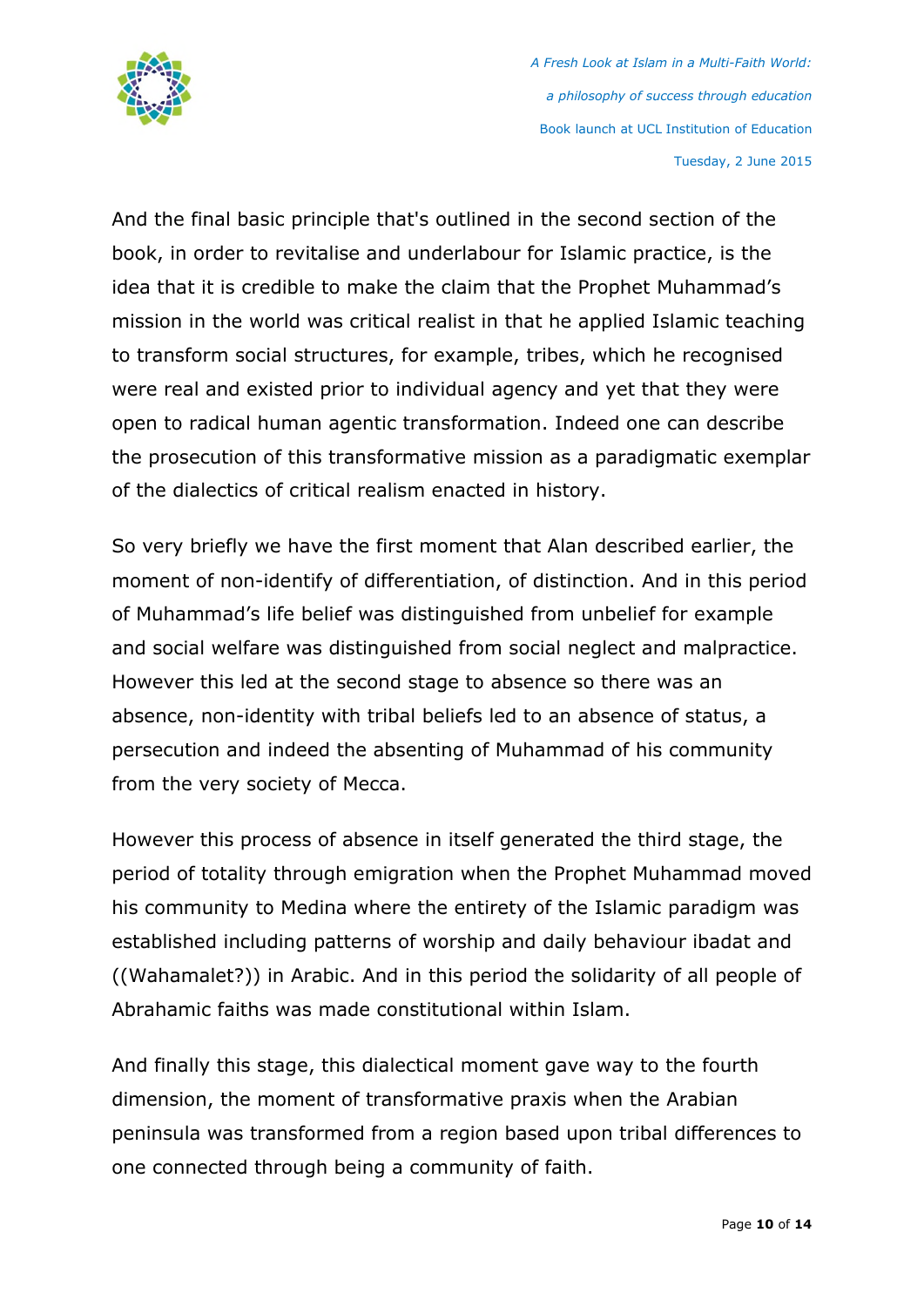

This example of Muhammad thus delineated it can help young Muslims understand that a peaceful engagement with transforming society does not mean to be consigned to passivity, persecution or marginality.

So the third section of the book, and since we're in an education context, and I hope maybe there are some history teachers here or religious education teachers, deals very much with how this theory can be applied to create a connected and serious humanities education.

So let's briefly look at one idea that comes out of that section, using again this fulcrum of critical realism: ontological realism, epistemological relativism, and judgemental rationalism.

So in RE this philosophy is funnelled down to create a pedagogical framework. So ontological realism becomes spiritual being. Epistemological relativism becomes spiritual knowing and understanding and judgemental rationality becomes spiritual deliberation, experience and commitment.

These in turn are accessed through three pedagogical modes. In the extra-faith mode the teacher introduces the child to looking at the fields of absolute concerns, independently of any sort of religious commitment, or lack of it indeed. Religious phenomena, metaphysical realities, things that are claimed by religions to exist are introduced to children. And this mode of understanding can bring the entire classroom within the field of absolute concern. This gives onto the inter-faith mode, which is the comparative mode of exploring different religious phenomenon from the point of view of different faith traditions and positions within traditions – this mode of course has received a lot of attention over the last 20 years. However for this to be a serious and connected provision it needs to be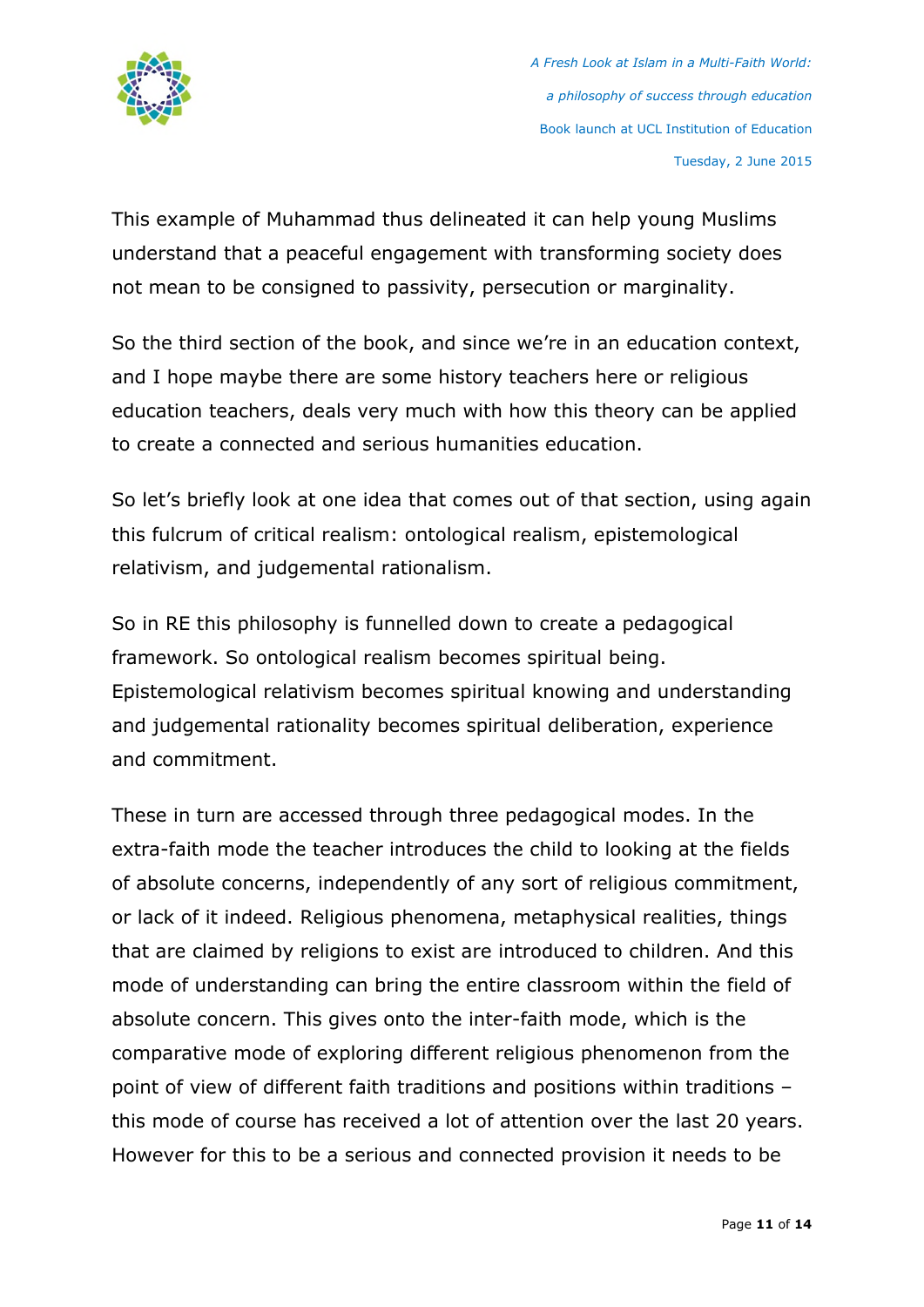

brought alive through the intra-faith mode. And the intra-faith mode is the mode for exploring in depth religious experience for children bringing their own experience of the absolute into the classroom and for allowing them and giving them the critical tools to make personal decisions and judgements about the things that they believe. It's the relationship of these modes which can be the basis of a serious religious education.

So if we look at the idea of the afterlife, in the extra-faith mode we could discuss the nature, if it exists, of an afterlife in religions. Is there any empirical evidence for it? If it did exist what would its nature be? In the inter-faith mode we can look at different conceptions of the afterlife – heaven and hell, garden and fire, so on and so forth. And in the intra-faith mode we can say, "What does it mean to believe in the afterlife? How might such a belief affect the world as we live in it now and here? And by what criteria can someone judge the plausibility or lack of it of different conceptions of what happens after death?

This framework can be the basis of an RE that both does justice to the faith of young people and engenders in them epistemic humility with intellectual curiosity and the ability to learn from the other.

This can also be a framework for exploring highly contentious issues such as the role of martyrdom in violent Jihadist extremism, without stigmatising or singling out a single faith community.

So if we look how the same fulcrum could be applied to history education. So ontological realism in a history education provision means providing a broad interconnected ontology of events as they have happened in the past. They really did happen and they were massive, they were vast, they were interconnected. And especially in terms of a relatively narrow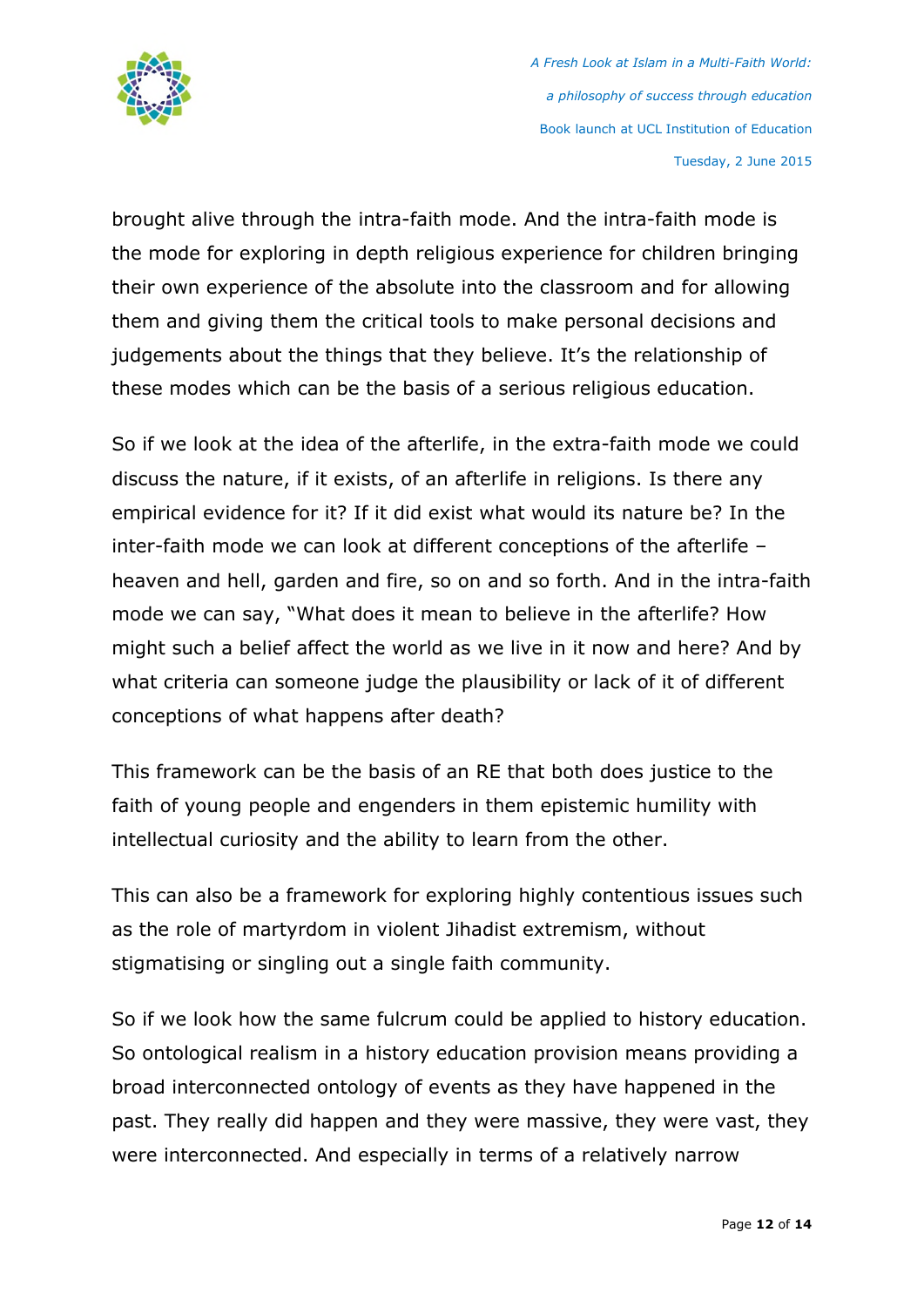

national curriculum that we now have it means absenting what I theorise in this book as the absent curriculum.

The absent curriculum is everything that could have been but has not been included in the teaching of history in a classroom and it exists at the level of national syllabus, of departmental schemes of work or what happens in the classroom from the departmental schemes of work. And it's critically important if we are to create an ontologically embracing historical provision that these absences are absented to create a greater totality of provision. However this ontological realism is connected to the necessity for diverse interpretive perspectives and indeed these need to be brought to life themselves by rich and varied pedagogies, school visits and so on and so forth, and introducing children to the possibility of historical decision-making and the criteria of critical plausibility.

This framework can be one tool for enabling a historical provision that is more socially inclusive because it is more ontologically embracing and epistemologically challenging. It can provide all children with valid and interesting points of access on our national history and on the history of our interconnections with the rest of the world, including vitally at this time the Muslim majority world.

It can also be applied in citizen education. In the extra-systemic mode we ask the big questions, what is the nature of governance? What is a citizen? Let's not assume anything, let's throw it all up for grabs. What does it mean to be a civic part of any society?

In the inter-systemic mode we can say, what are the different types of government and citizens? How do they compare? We could introduce